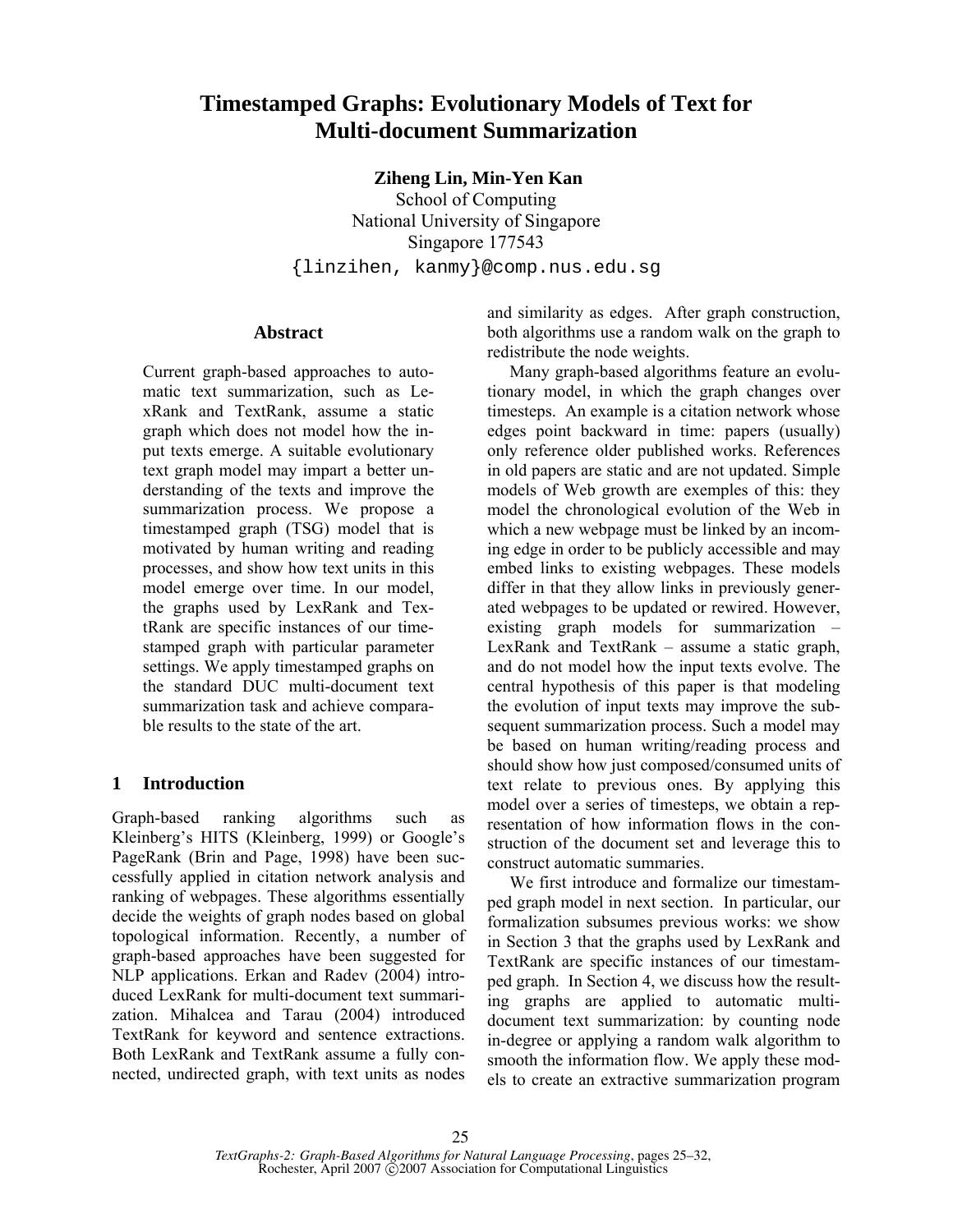and apply it to the standard Document Understanding Conference (DUC) datasets. We discuss the resulting performance in Section 5.

#### **2 Timestamped Graph**

We believe that a proper evolutionary graph model of text should capture the writing and reading processes of humans. Although such human processes vary widely, when we limit ourselves to expository text, we find that both skilled writers and readers often follow conventional rhetorical styles (Endres-Niggemeyer, 1998; Liddy, 1991). In this work, we explore how a simple model of evolution affects graph construction and subsequent summarization. In this paper, our work is only exploratory and not meant to realistically model human processes and we believe that deep understanding and inference of rhetorical styles (Mann and Thompson, 1988) will improve the fidelity of our model. Nevertheless, a simple model is a good starting point.

We make two simple assumptions:

*1*: Writers write articles from the first sentence to the last;

*2*: Readers read articles from the first sentence to the last.

The assumptions suggest that we add sentences into the graph in chronological order: we add the first sentence, followed by the second sentence, and so forth, until the last sentence is added.

These assumptions are suitable in modeling the growth of individual documents. However when dealing with multi-document input (common in DUC), our assumptions do not lead to a straightforward model as to which sentences should appear in the graph before others. One simple way is to treat multi-document problems simply as multiple instances of the single document problem, which evolve in parallel. Thus, in multi-document graphs, we add a sentence from each document in the input set into the graph at each timestep. Our model introduces a skew variable to model this and other possible variations, which is detailed later.

The pseudocode in Figure 1 summarizes how we build a timestamped graph for multi-document input set. Informally, we build the graph iteratively, introducing new sentence(s) as node(s) in

| Input:    | <b>M</b> , a cluster of m documents relating to a           |
|-----------|-------------------------------------------------------------|
|           | common event;                                               |
| Let:      | $\mathbf{i}$ = index to sentences, initially 1;             |
|           | $G$ = the timestamped graph, initially empty.               |
| Step 1:   | Add the $ith$ sentence of all documents into $G$ .          |
| Step 2:   | Let each existing sentence in $G$ choose and                |
|           | connect to <b>one</b> other existing sentence in $G$ .      |
|           | The chosen sentence must be sentence which                  |
|           | has not been previously chosen by this sentence             |
|           | in previous iterations.                                     |
| Step $3:$ | <b>if</b> there are no new sentences to add, <b>break</b> ; |
|           | else $i++$ , goto Step 1.                                   |
| Output:   | G, a timestamped graph.                                     |

| <b>Figure 1:</b> Pseudocode for a specific instance of a |
|----------------------------------------------------------|
| timestamped graph algorithm                              |

the graph at each timestep. Next, all sentences in the graph pick other previously unconnected ones to draw a directed edge to. This process continues until all sentences are placed into the graph.

Figure 2 shows this graph building process in mid-growth, where documents are arranged in columns, with  $d_x$  represents the  $x<sup>th</sup>$  document and  $s_y$ represents the y<sup>th</sup> sentence of each document. The bottom shows the n<sup>th</sup> sentences of all m documents being added simultaneously to the graph. Each new node can either connect to a node in the existing graph or one of the other m-1 new nodes. Each existing node can connect to another existing node or to one of the m newly-introduced nodes. Note that this model differs from the citation networks in such that new outgoing edges are introduced to old nodes, and differs from previous models for Web growth as it does not require new nodes to have incoming edges.



**Figure 2**: Snapshot of a timestamped graph.

Figure 3 shows an example of the graph building process over three timesteps, starting from an empty graph. Assume that we have three documents and each document has three sentences. Let  $d_x s_y$  indicate the y<sup>th</sup> sentence in the x<sup>th</sup> document. At timestep 1, sentences  $d_1s_1$ ,  $d_2s_1$  and  $d_3s_1$  are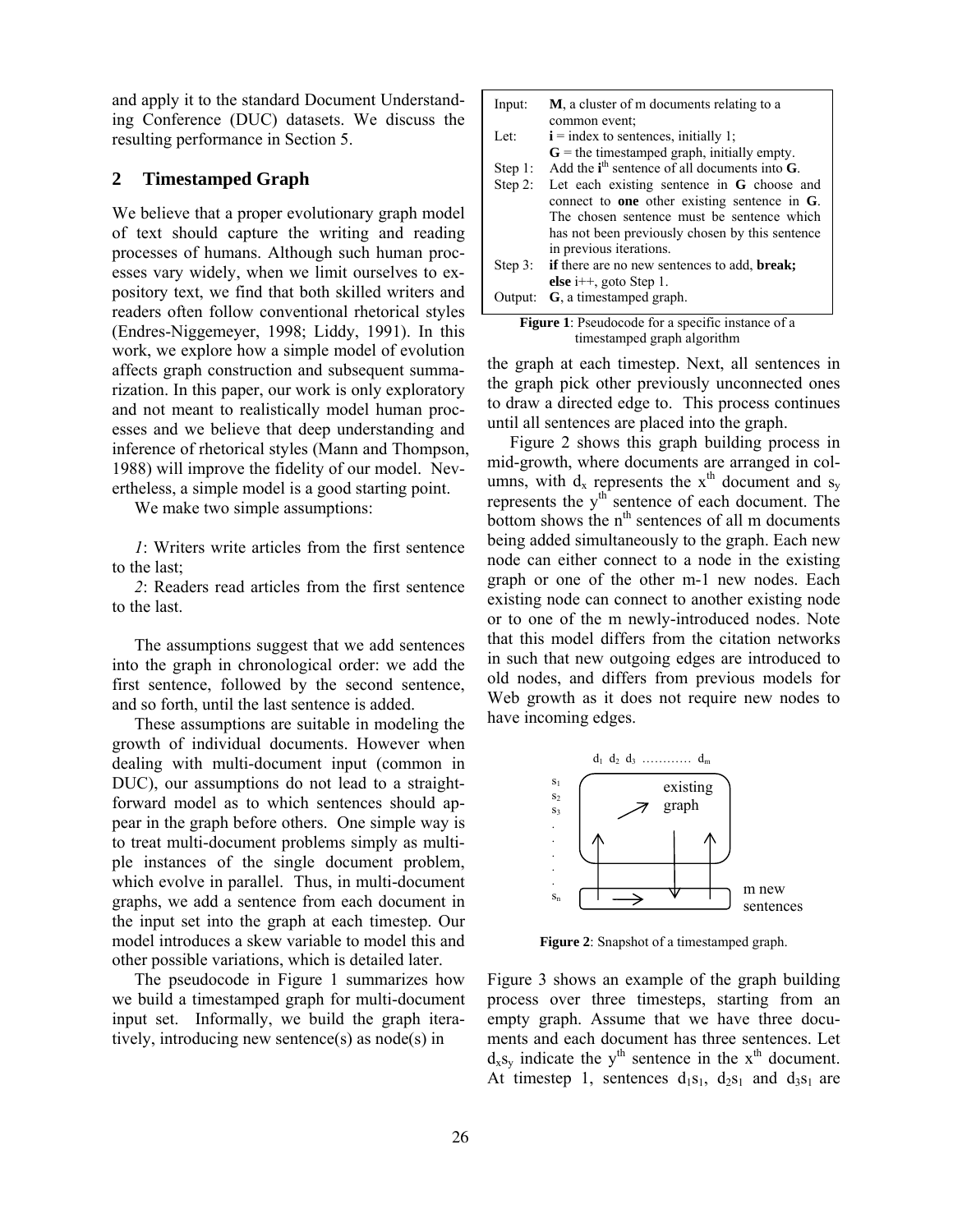added to the graph. Three edges are introduced to the graph, in which the edges are chosen by some strategy; perhaps by choosing the candidate sentence by its maximum cosine similarity with the sentence under consideration. Let us say that this process connects  $d_1s_1 \rightarrow d_3s_1$ ,  $d_2s_1 \rightarrow d_3s_1$  and  $d_3s_1 \rightarrow d_2s_1$ . At timestep 2, sentences  $d_1s_2$ ,  $d_2s_2$  and  $d_3s_2$  are added to the graph and six new edges are introduced to the graph. At timestep 3, sentences  $d_1s_3$ ,  $d_2s_3$  and  $d_3s_3$  are added to the graph, and nine new edges are introduced.



**Figure 3**: An example of the growth of a timestamped graph.

The above illustration is just one instance of a timestamped graph with specific parameter settings. We generalize and formalize the timestamped graph algorithm as follows:

**Definition**: A timestamped graph algorithm  $tsg(M)$  is a 9-tuple (*d, e, u, f, o, t, i, s, τ*) that specifies a resulting algorithm that takes as input the set of texts *M* and outputs a graph *G*, where:

- *d* specifies the direction of the edges,  $d \in \{f, b, u\}$ ;
- *e* is the number of edges to add for each vertex in *G* at each timestep,  $e \in \mathbb{Z}^+$ ;
- *u* is 0 or 1, where 0 and 1 specifies unweighted and weighted edges, respectively;
- *f* is the inter-document factor,  $0 \le f \le 1$ ;
- *σ* is a vertex selection function *σ*(*u*, *G*) that takes in a vertex *u* and *G*, and chooses a vertex  $v \in G$ ;
- *t* is the type of text units, *t*∈{*word, phrase, sentence, paragraph, document*};
- *i* is the node increment factor,  $i \in \mathbb{Z}^+$ ;
- *s* is the skew degree,  $s \ge -1$  and  $s \in \mathbb{Z}$ , where -1 represent free skew and 0 no skew;
- *τ* is a document segmentation function *τ*(•).

In the TSG model, the first set of parameters *d*, *e*, *u*, *f* deal with the properties of edges;  $\sigma$ , *t*, *i*, *s* deal with properties of nodes; finally, *τ* is a function that modifies input texts. We now discuss the first eight parameters; the relevance of *τ* will be expanded upon later in the paper.

#### **2.1 Edge Settings**

We can specify the direction of information flow by setting different *d* values. When a node  $v_1$ chooses another node  $v_2$  to connect to, we set *d* to *f* to represent a forward (outgoing) edge. We say that  $v_1$  propagates some of its information into  $v_2$ . When letting a node  $v_1$  choose another node  $v_2$  to connect to  $v_1$  itself, we set *d* to *b* to represent a backward (incoming) edge, and we say that  $v_1$  receives some information from  $v_2$ . Similarly,  $d = u$ specifies undirected edges in which information propagates in both directions. The larger amount of information a node receives from other nodes, the higher the importance of this node.

Our toy example in Figure 3 has small dimensions: three sentences for each of three documents. Experimental document clusters often have much larger dimensions. In DUC, clusters routinely contain over 25 documents, and the average length for documents can be as large as 50 sentences. In such cases, if we introduce one edge for each node at each timestep, the resulting graph is loosely connected. We let *e* be the number of outgoing edges for each sentence in the graph at each timestep. To introduce more edges into the graph, we increase *e*.

We can also incorporate unweighted or weighted edges into the graph by specifying the value of *u*. Unweighted edges are good when ranking algorithms based on in-degree of nodes are used. However, unlike links between webpages, edges between text units often have weights to indicate connection strength. In these cases, unweighted edges lose information and a weighted representation may be better, such as in cases where PageRank-like algorithms are used for ranking.

Edges can represent information flow from one node to another. We may prefer intra-document edges over inter-document edges, to model the intuition that information flows within the same document more likely than across documents. Thus we introduce an inter-document factor *f*, where  $0 \leq$  $f \leq 1$ . When this feature is smaller than 1, we replace the weight *w* for inter-document edges by *fw*.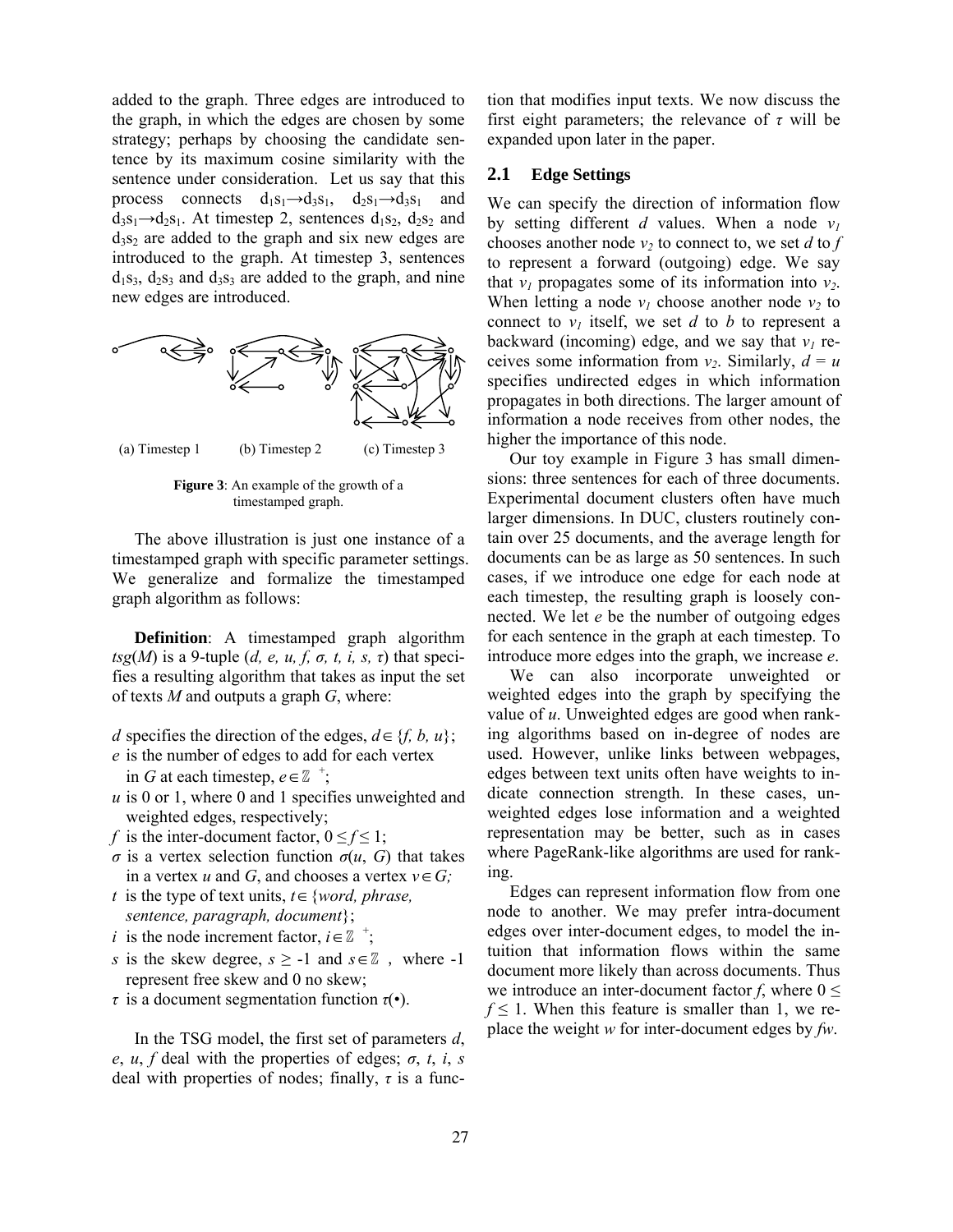#### **2.2 Node Settings**

In Figure 1 Step 2, every existing node has a chance to choose another existing node to connect to. Which node to choose is decided by the selection strategy  $\sigma$ . One strategy is to choose the node with the highest similarity. There are many similarity functions to use, including token-based Jaccard similarity, cosine similarity, or more complex models such as concept links (Ye et al., 2005).

*t* controls the type of text unit that represents nodes. Depending on the application, text units can be words, phrases, sentences, paragraphs or even documents. In the task of automatic text summarization, systems are conveniently assessed by letting text units be sentences.

*i* controls the number of sentences entering the graph at every iteration. Certain models, such as LexRank, introduce all of the input sentences in one time step (i.e.,  $i = L_{max}$ , where  $L_{max}$  is the maximum length of the input documents), completing the construction of *G* in one step. However, to model time evolution, *i* needs to be set to a value smaller than this.

Most relevant to our study is the skew parameter *s*. Up to now, the TSG models discussed all assume that authors start writing all documents in the input set at the same time. It is reflected by adding the first sentences of all documents simultaneously. However in reality, some documents are authored later than others, giving updates or reporting changes to events reported earlier. In DUC document clusters, news articles are typically taken from two or three different newswire sources. They report on a common event and thus follow a storyline. A news article usually gives summary about what have been reported in early articles, and gives updates or changes on the same event.

To model this, we arrange the documents in accordance with the publishing time of the documents. The earliest document is assigned to column 1, the second earliest document to column 2, and so forth, until the latest document is assigned to the last column. The graph construction process is the same as before, except that we delay adding the first sentences of later documents until a proper iteration, governed by *s*. With *s* = 1, we delay the addition of the first sentence of column 2 until the second timestep, and delay the addition of the first sentence of column 3 until the third timestep. The resulting timestamped graph is skewed by 1 timestep (Figure 4 (a)). We can increase the skew degree *s* if the time intervals between publishing time of documents are large. Figure 4 (b) shows a timestamped graph skewed by 2 timesteps. We can also skew a graph freely by setting *s* to -1. When we start to add the first sentence  $d_i s_1$  of a document  $d_i$ , we check whether there are existing sentences in the graph that want to connect to  $d_i s_1$  (i.e., that  $\sigma(\bullet, G) = d_i s_1$ ). If there is, we add  $d_i s_1$  to the graph; else we delay the addition and reassess again in next timestep. The result is a freely skewed graph (Figure 4 (c)). In Figure 4 (c), we start adding the first sentences of documents  $d_2$ to  $d_4$  at timesteps 2, 5 and 7, respectively. At timestep 1,  $d_1s_1$  is added into the graph. At timestep 2, an existing node  $(d_1s_1)$  in this case) wants to connect to  $d_2s_1$ , so  $d_2s_1$  is added.  $d_3s_1$  is added at timestep 5 as no existing node wants to connect to  $d_3s_1$  until timestep 5. Similarly,  $d_4s_1$  is added until some nodes choose to connect to it at timestep 7. Notice that we hide edges in Figure 4 for clarity.

| (a) Skewed by 1 |         | (b) Skewed by 2 |         |         |  |         |  |   |         |   |  |  | (c) Freely skewed |         |   |         |  |
|-----------------|---------|-----------------|---------|---------|--|---------|--|---|---------|---|--|--|-------------------|---------|---|---------|--|
|                 |         |                 |         |         |  |         |  |   |         | ۰ |  |  |                   |         |   | $\circ$ |  |
|                 |         |                 |         |         |  |         |  |   |         | ٥ |  |  |                   |         |   | o       |  |
|                 |         |                 |         |         |  |         |  |   | o       | ۰ |  |  |                   |         | ۰ | ۰       |  |
|                 |         |                 |         | ۰       |  |         |  |   | $\circ$ | ۰ |  |  |                   |         | ۰ | $\circ$ |  |
|                 |         |                 | o       | $\circ$ |  |         |  | ۰ | ۰       | ۰ |  |  |                   |         | ۰ | ۰       |  |
|                 |         | ۰               | $\circ$ | $\circ$ |  |         |  | o | $\circ$ | ۰ |  |  |                   | ۰       | ٥ | ٥       |  |
|                 | ۰       | ۰               | ۰       | $\circ$ |  | $\circ$ |  | ۰ | ۰       | ۰ |  |  | ۰                 | ۰       | ۰ | ۰       |  |
|                 | ۰       | ۰               | $\circ$ | $\circ$ |  | o       |  | ٥ | ۰       | ۰ |  |  | ۰                 | ۰       | ۰ | $\circ$ |  |
|                 | $\circ$ | ۰               | ۰       | ം       |  | $\circ$ |  | ۰ | $\circ$ |   |  |  | ۰                 | $\circ$ | ۰ |         |  |
|                 | O       | ۰               | ۰       | $\circ$ |  | O       |  | ۰ | $\circ$ |   |  |  | ۰                 | ۰       | ۰ |         |  |
|                 | ۰       | ۰               | ۰       | ٥       |  | ۰       |  | ۰ |         |   |  |  | ۰                 | $\circ$ |   |         |  |
|                 | ۰       | ۰               | ٥       |         |  | ۰       |  | ۰ |         |   |  |  | ۰                 | ۰       |   |         |  |
|                 | ۰       | ٥               |         |         |  | ۰       |  |   |         |   |  |  | ۰                 | $\circ$ |   |         |  |
|                 | ٥       |                 |         |         |  | ٥       |  |   |         |   |  |  | ٥                 |         |   |         |  |

**Figure 4**: Skewing the graphs. Edges are hidden for clarity. For each graph, the leftmost column is the earliest document. Documents are then chronologically ordered, with the rightmost one being the latest.

#### **3 Comparison and Properties of TSG**

The TSG representation generalizes many possible specific algorithm configurations. As such, it is natural that previous works can be cast as specific instances of a TSG. For example, we can succinctly represent the algorithm used in the running example in Section 2 as the tuple (*f, 1, 0, 1, maxcosine-based, sentence, 1, 0, null*). LexRank and TextRank can also be cast as TSGs: (*u, N, 1, 1, cosine-based, sentence, Lmax, 0, null*) and (*u, L, 1, 1, modified-co-occurrence-based, sentence, L, 0,*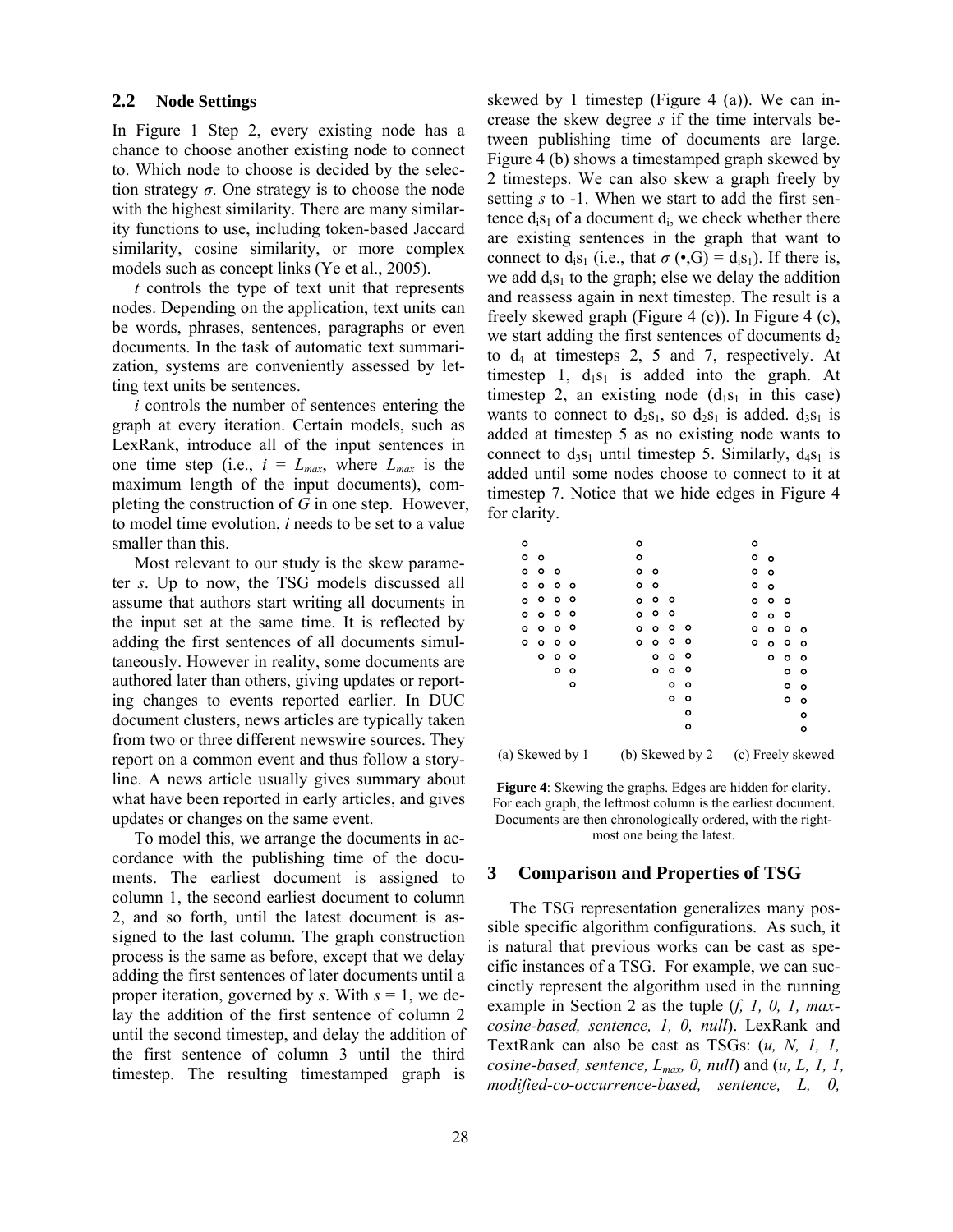*null*). As LexRank is applied in multi-document summarizations, *e* is set to the total number of sentences in the cluster, N, and *i* is set to the maximum document length in the cluster, *Lmax*. TextRank is applied in single-document summarization, so both its *e* and *i* are set to the length of the input document, *L*. This compact notation emphasizes the salient differences between these two algorithm variants: namely that, *e*, *σ* and *i*.

Despite all of these possible variations, all timestamped graphs have two important features, regardless of their specific parameter settings. First, nodes that were added early have more chosen edges than nodes added later, as visible in Figure 3 (c). If forward edges  $(d = f)$  represent information flow from one node to another, we can say that more information is flowing from these early nodes to the rest of the graph. The intuition for this is that, during the writing process of articles, early sentences have a greater influence to the development of the articles' ideas; similarly, during the reading process, sentences that appear early contribute more to the understanding of the articles.

The fact that early nodes stay in the graph for a longer time leads to the second feature: early nodes may attract more edges from other nodes, as they have larger chance to be chosen and connected by other nodes. This is also intuitive for forward edges  $(d = f)$ : during the writing process, later sentences refer back to early sentences more often than vice versa; and during the reading process, readers tend to re-read early sentences when they are not able to understand the current sentence.

#### **4 Random Walk**

Once a timestamped graph is built, we want to compute an importance score for each node. These scores are then used to determine which nodes (sentences) are the most important to extract summaries from. The graph *G* shows how information flows from node to node, but we have yet to let the information actually flow. One method to do this is to use the in-degree of each node as the score. However, most graph algorithms now use an iterative method that allows the weights of the nodes redistribute until stability is reached. One method for this is by applying a random walk, used in PageRank (Brin and Page, 1998). In PageRank the Web is treated as a graph of webpages connected by links. It assumes users start from a random webpage, moving from page to page by following the links. Each user follows the links at random until he gets "bored" and jumps to a random webpage. The probability of a user visiting a webpage is then proportional to its PageRank score. PageRank can be iteratively computed by:

$$
PR(u) = \frac{\alpha}{N} + (1 - \alpha) \sum_{v \in In(u)} \frac{1}{|Out(v)|} PR(v) \quad (1)
$$

where *N* is the total number of nodes in the graph, *In*(*u*) is the set of nodes that point to *u*, and *Out*(*u*) is the set of nodes that node *u* points to. *α* is a damping factor that can be set between 0 and 1, which has the role of integrating into the model the probability of jumping from a given node to another random node in the graph. In the context of web surfing, a user either clicks on a link on the current page at random with probability 1 - *α*, or opens a completely new random page with probability *α*.

Equation 1 does not take into consideration the weights of edges, as the original PageRank definition assumes hyperlinks are unweighted. Thus we can use Equation 1 to rank nodes for an unweighted timestamped graph. To integrate edge weights into the graph, we modify Eq. 1, yielding:

$$
PR(u) = \frac{\alpha}{N} + (1 - \alpha) \sum_{v \in In(u)} \frac{w_{vu}}{\sum_{x \in Out(v)} w_{vx}} PR(v) \quad (2)
$$

where  $W_{vu}$  represents the weight of the edge pointing from *v* to *u*.

As we may have a query for each document cluster, we also wish to take queries into consideration in ranking the nodes. Haveliwala (2003) introduces a topic-sensitive PageRank computation. Equations 1 and 2 assume a random walker jumps from the current node to a random node with probability *α*. The key to creating topic-sensitive PageRank is that we can bias the computation by restricting the user to jump only to a random node which has non-zero similarity with the query. Otterbacher et al. (2005) gives an equation for topicsensitive and weighted PageRank as:

$$
PR(u) = \alpha \frac{\text{sim}(u, Q)}{\sum_{y \in S} \text{sim}(y, Q)} + (1 - \alpha) \sum_{v \in In(u)} \frac{w_{vu}}{\sum_{x \in Out(v)} w_{vx}} PR(v) \tag{3}
$$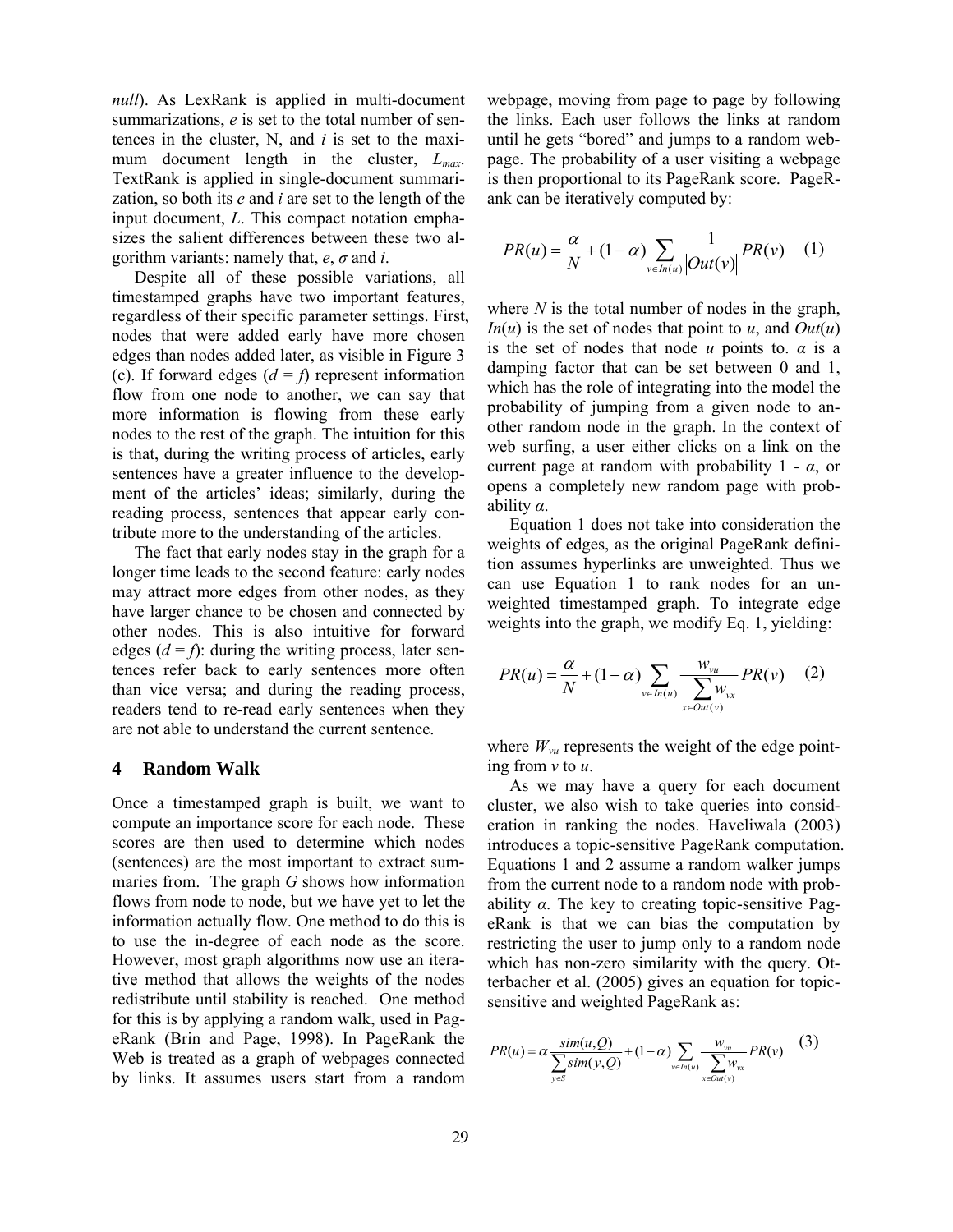where *S* is the set of all nodes in the graph, and  $\sin(u, Q)$  is the similarity score between node *u* and the query *Q*.

#### **5 Experiments and Results**

We have generalized and formalized evolutionary timestamped graph model. We want to apply it on automatic text summarization to confirm that these evolutionary models help in extracting important sentences. However, the parameter space is too large to test all possible TSG algorithms. We conduct experiments to focus on the following research questions that relating to 3 TSG parameters - *e*, *u* and *s*, and the topic-sensitivity of PageRank.

**Q1**: Do different *e* values affect the summarization process?

**Q2**: How do topic-sensitivity and edge weighting perform in running PageRank?

**Q3**: How does skewing the graph affect information flow in the graph?

The datasets we use are DUC 2005 and 2006. These datasets both consist of 50 document clusters. Each cluster consists of 25 news articles which are taken from two or three different newswire sources and are relating to a common event, and a query which contains a topic for the cluster and a sequence of statements or questions. The first three experiments are run on DUC 2006, and the last experiment is run on DUC 2005.

In the first experiment, we analyze how *e*, the number of chosen edges for each node at each timestep, affects the performance, with other parameters fixed. Specifically the TSG algorithm we use is the tuple (*f, e, 1, 1, max-cosine-based, sentence, 1, 0, null*), where *e* is being tested for different values. The node selection function *maxcosine-based* takes in a sentence *s* and the current graph *G*, computes the TFIDF-based cosine similarities between *s* and other sentences in G, and connects *s* to *e* sentence(s) that has(have) the highest cosine score(s) and is(are) not yet chosen by *s* in previous iterations. We run topic-sensitive PageRank with damping factor *α* set to 0.5 on the graphs. Figures 5 (a)-(b) shows the ROUGE-1 and ROUGE-2 scores with *e* set to 1, 2, 3, 4, 5, 6, 7, 10, 15, 20 and *N*, where *N* is the total number of sentences in the cluster. We succinctly represent

LexRank graphs by the tuple (*u, N, 1, 1, cosinebased, sentence, Lmax, 0, null*) in Section 3; it can also be represented by a slightly different tuple (*f, N, 1, 1, max-cosine-based, sentence, 1, 0, null*). It differs from the first representation in that we iteratively add 1 sentence for each document in each timestep and let all nodes in the current graph connect to every other node in the graph. In this experiment, when *e* is set to *N*, the timestamped graph is equivalent to a LexRank graph. We do not use any reranker in this experiment.



**Figure 5**: (a) ROUGE-1 and (b) ROUGE-2 scores for timestamped graphs with different *e* settings. *N* is the total number of sentences in the cluster.

The results allow us to make several observations. First, when  $e = 2$ , the system gives the best performance, with ROUGE-1 score 0.37728 and ROUGE-2 score 0.07692. Some values of *e* give better scores than LexRank graph configuration, in which  $e = N$ . Second, the system gives very bad performance when  $e = 1$ . This is because when  $e$  is set to 1, the graph is too loosely connected and is not suitable to apply random walk on it. Third, the system gives similar performance when *e* is set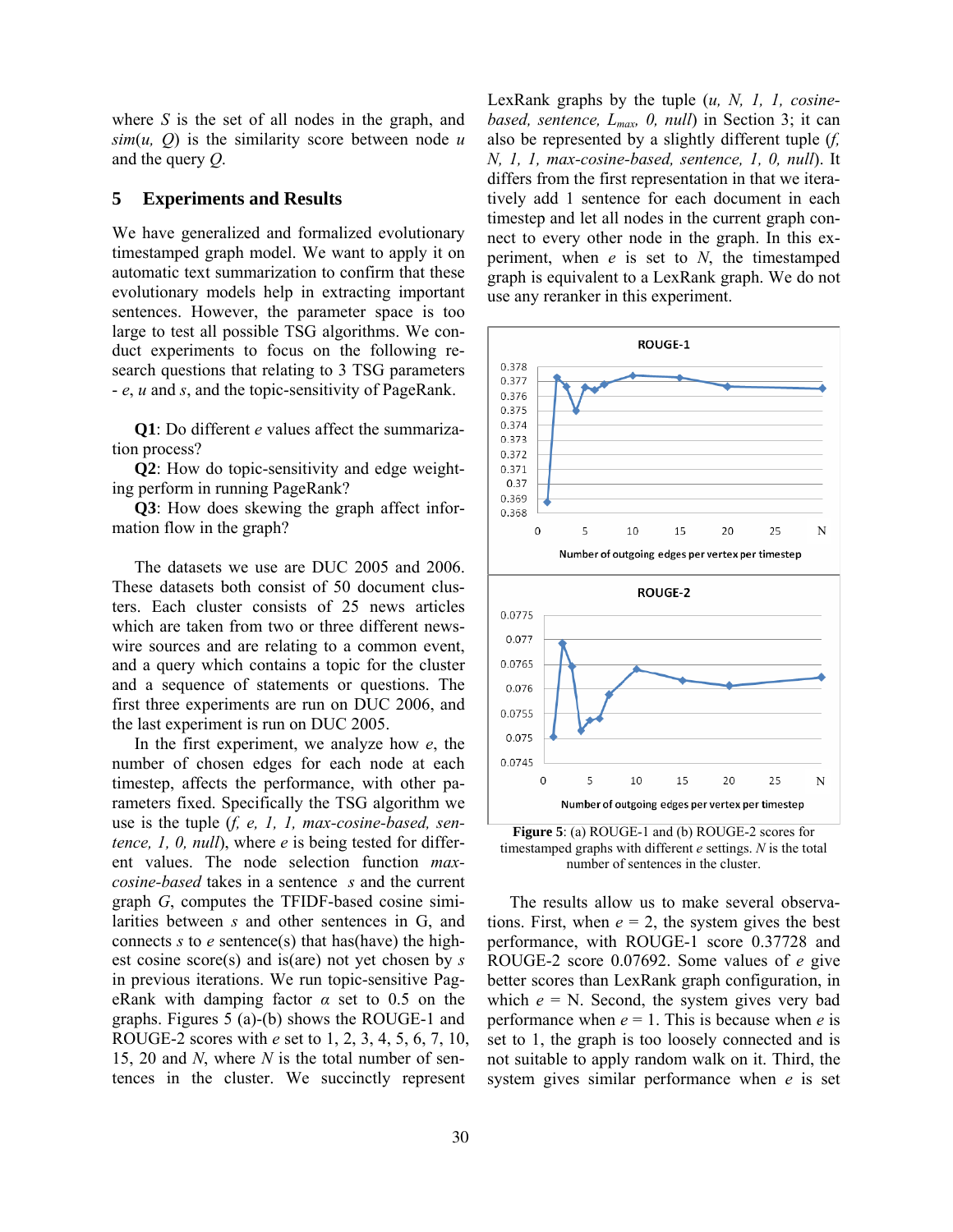greater than 10. The reason for this is that the higher values of *e* make the graph converge to a fully connected graph so that the performance starts to converge and display less variability.

We run a second experiment to analyze how topic-sensitivity and edge weighting affect the system performance. We use concept links (Ye et al., 2005) as the similarity function and a MMR reranker to remove redundancy. Table 1 shows the results. We observe that both topic-sensitive PageRank and weighted edges perform better than generic PageRank on unweighted timestamped graphs. When topic-sensitivity and edge weighting are both set to true, the system gives the best performance.

| Topic-<br>sensitive | Weighted<br>edges | ROUGE-1 | ROUGE-2 |
|---------------------|-------------------|---------|---------|
| No                  | No                | 0.39358 | 0.07690 |
| Yes                 | No                | 0.39443 | 0.07838 |
| No                  | Yes               | 0.39823 | 0.08072 |
| Yes                 | Yes               | 0.39845 | 0.08282 |

**Table 1**: ROUGE-1 and ROUGE-2 scores for different combinations of topic-sensitivity and edge weighting(u) settings.

To evaluate how skew degree *s* affects summarization performance, we use the parameter setting from the first experiment, with *e* fixed to 1. Specifically, we use the tuple (*f, 1, 1, 1, concept-linkbased, sentence, 1, s, null*), with *s* set to 0, 1 and 2. Table 2 gives the evaluation results. We observe that  $s = 1$  gives the best ROUGE-1 and ROUGE-2 scores. Compared to the system without skewing (*s* = 0), *s* = 2 gives slightly better ROUGE-1 score but worse ROUGE-2 score. The reason for this is that  $s = 2$  introduces a delay interval that is too large. We expect that a freely skewed graph (*s* = -1) will give more reasonable delay intervals.

| <b>Skew degree</b>                          | <b>ROUGE-1</b> | ROUGE-2 |  |  |  |
|---------------------------------------------|----------------|---------|--|--|--|
|                                             | 0.36982        | 0.07580 |  |  |  |
|                                             | 0.37268        | 0.07682 |  |  |  |
|                                             | 0.36998        | 0.07489 |  |  |  |
| $Table 2: DCIICE 1 and DCIICE 2 scores for$ |                |         |  |  |  |

**Table 2**: ROUGE-1 and ROUGE-2 scores for different skew degrees.

We tune the system using different combinations of parameters, and the TSG algorithm with tuple (*f, 1, 1, 1, concept-link-based, sentence, 1, 0, null*) gives the best scores. We run this TSG algorithm with topic-sensitive PageRank and MMR reranker on DUC 2005 dataset. The results show

that our system ranks third in both ROUGE-2 and ROUGE-SU4 scores.

| <b>Rank</b>                                                                                                                                                                                                           | System     | ROUGE-2 | <b>System</b> | <b>ROUGE-SU4</b> |  |  |  |
|-----------------------------------------------------------------------------------------------------------------------------------------------------------------------------------------------------------------------|------------|---------|---------------|------------------|--|--|--|
|                                                                                                                                                                                                                       |            | 0.0725  |               | 0.1316           |  |  |  |
|                                                                                                                                                                                                                       |            | 0.0717  |               | 0.1297           |  |  |  |
|                                                                                                                                                                                                                       | <b>TSG</b> | 0.0712  | <b>TSG</b>    | 0.1285           |  |  |  |
|                                                                                                                                                                                                                       | 10         | 0.0698  |               | 0.1279           |  |  |  |
|                                                                                                                                                                                                                       |            | 0.0696  |               | 0.1277           |  |  |  |
| $\mathbf{F}$ 11.2. $\mathbf{D}$ $\mathbf{O}$ $\mathbf{H}$ $\mathbf{C}$ $\mathbf{F}$ $\mathbf{A}$ $\mathbf{I}$ $\mathbf{D}$ $\mathbf{O}$ $\mathbf{H}$ $\mathbf{C}$ $\mathbf{F}$ $\mathbf{C}$ $\mathbf{H}$ $\mathbf{I}$ |            |         |               |                  |  |  |  |

**Table 3**: top ROUGE-2 and ROUGE-SU4 scores in DUC 2005. TSG is our system.

#### **6 Discussion**

A closer inspection of the experimental clusters reveals one problem. Clusters that consist of documents that are of similar lengths tend to perform better than those that contain extremely long documents. The reason is that a very long document introduces too many edges into the graph. Ideally we want to have documents with similar lengths in a cluster. One solution to this is that we split long documents into shorter documents with appropriate lengths. We introduce the last parameter in the formal definition of timestamped graphs, *τ*, which is a document segmentation function *τ*(•). *τ*(M) takes in as input a set of documents M, applies segmentation on long documents to split them into shorter documents, and output a set of documents with similar lengths, M'. Slightly better results are achieved when a segmentation function is applied. One shortcoming of applying  $\tau(\cdot)$  is that when a document is split into two shorter ones, the early sentences of the second half now come before the later sentences of the first half, and this may introduce inconsistencies in our representation: early sentences of the second half contribute more into later sentences of the first half than the vice versa.

# **7 Related Works**

Dorogovtsev and Mendes (2001) suggest schemes of the growth of citation networks and the Web, which are similar to the construction process of timestamped graphs.

Erkan and Radev (2004) proposed LexRank to define sentence importance based on graph-based centrality ranking of sentences. They construct a similarity graph where the cosine similarity of each pair of sentences is computed. They introduce three different methods for computing centrality in